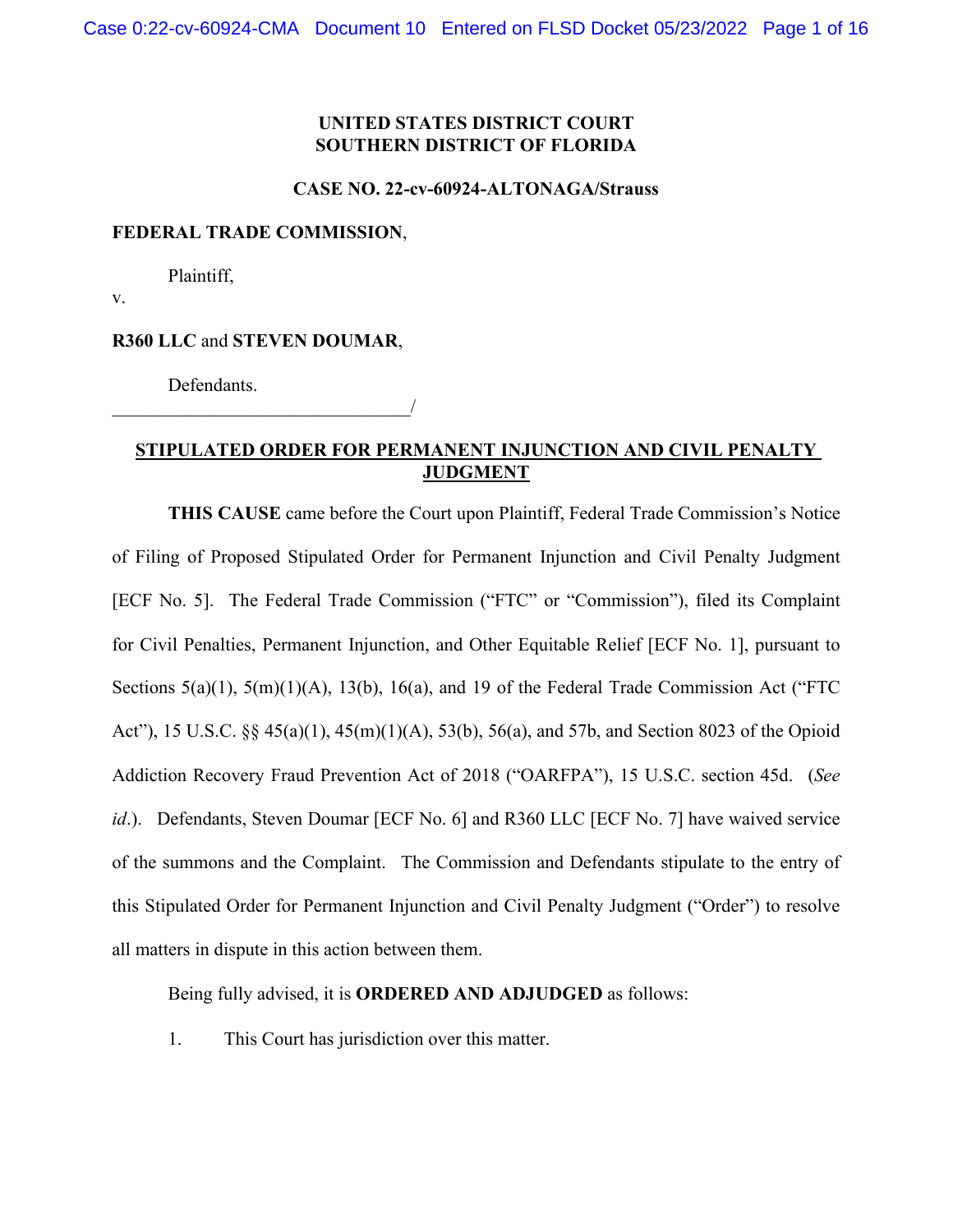- in violation of Section 5 of the FTC Act, 15 U.S.C. § 45, and Section 8023 of 2. The Complaint charges that Defendants participated in deceptive acts or practices OARFPA, 15 U.S.C. § 45d, in connection with the advertising of Substance Use Disorder Treatment Services.
- admit the facts necessary to establish jurisdiction. 3. Defendants neither admit nor deny any of the allegations in the Complaint, except as specifically stated in this Order. Only for purposes of this action, Defendants
- Act, 28 U.S.C. § 2412, concerning the prosecution of this action through the date of this Order, and agree to bear their own costs and attorney fees. 4. Defendants waive any claim that they may have under the Equal Access to Justice
- or contest the validity of this Order. 5. Defendants and the Commission waive all rights to appeal or otherwise challenge

# **DEFINITIONS**

For this Order, the following definitions apply:

- A. "**Covered Product or Service**" means any Substance Use Disorder Treatment Product or Substance Use Disorder Treatment Service.
- B. "**Defendants**" means the Individual Defendant and the Corporate Defendant, individually, collectively, or in combination.
	- 1. "**Corporate Defendant**" means R360 LLC, and its successors and assigns.
	- 2. "**Individual Defendant**" means Steven Doumar.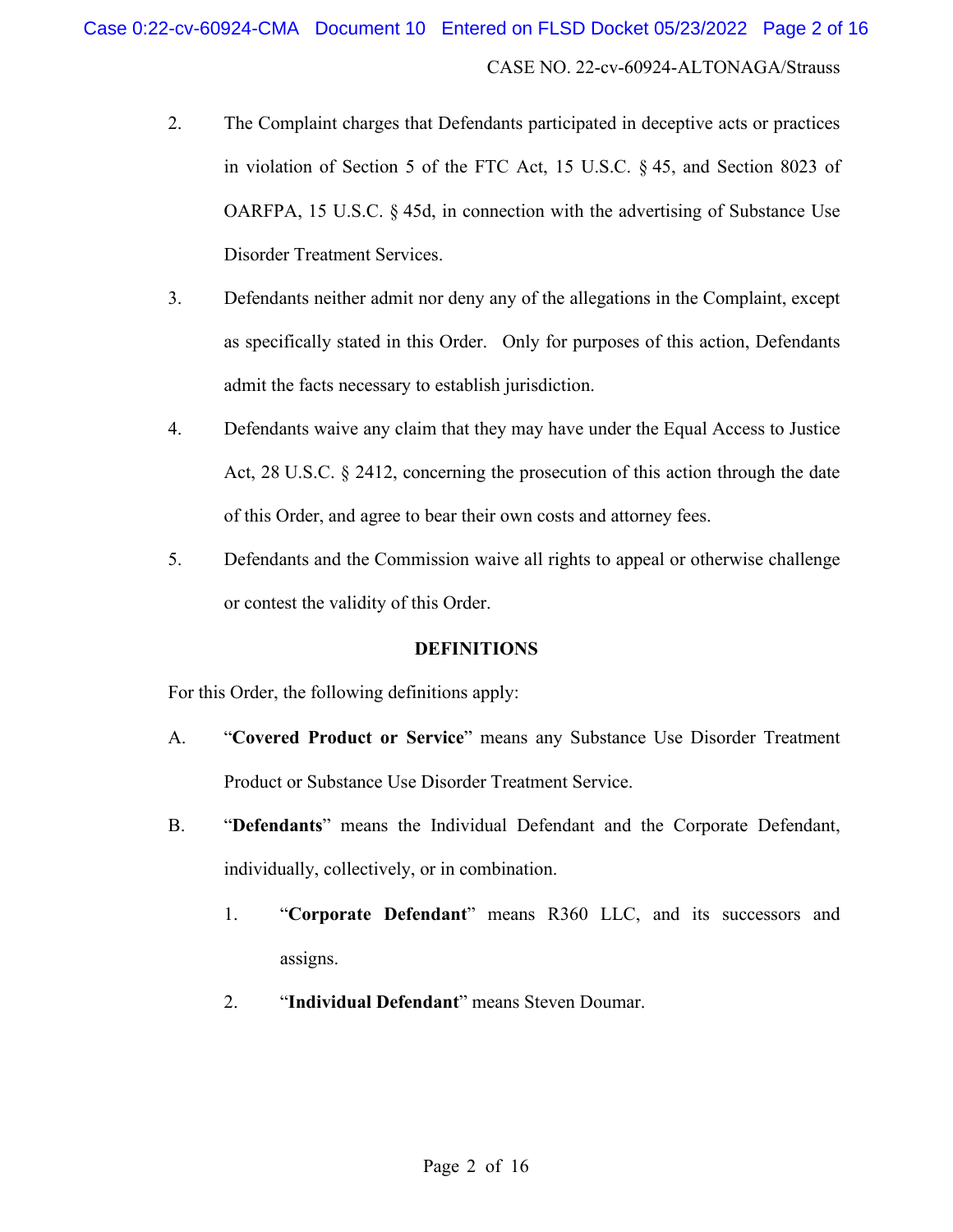- C. "**Substance Use Disorder Treatment Product**" means a product for use or marketed for use in the treatment, cure, or prevention of a substance use disorder, including an opioid use disorder.
- D. "**Substance Use Disorder Treatment Service**" means a service that purports to provide referrals to treatment, treatment, or recovery housing for people diagnosed with, having, or purporting to have a substance use disorder, including an opioid use disorder.

## **ORDER**

#### **I**. **I. PROHIBITION AGAINST MISREPRESENTATIONS**

or assisting others in misrepresenting, expressly or by implication: **IT IS ORDERED** that Defendants, Defendants' officers, agents, employees, and attorneys, and all other persons in active concert or participation with any of them, who receive actual notice of this Order, whether acting directly or indirectly, in connection with promoting any Covered Product or Service are permanently restrained and enjoined from misrepresenting,

- A. That consumers will receive a personalized assessment of their individual needs for such product or service;
- B. That consumers will obtain a referral for or be directed to a particular product or service based upon their individualized needs;
- C. That such product or service has been endorsed, selected, or evaluated by any particular person;
- D. That an expert evaluated such product or service, based upon an actual exercise of the represented expertise;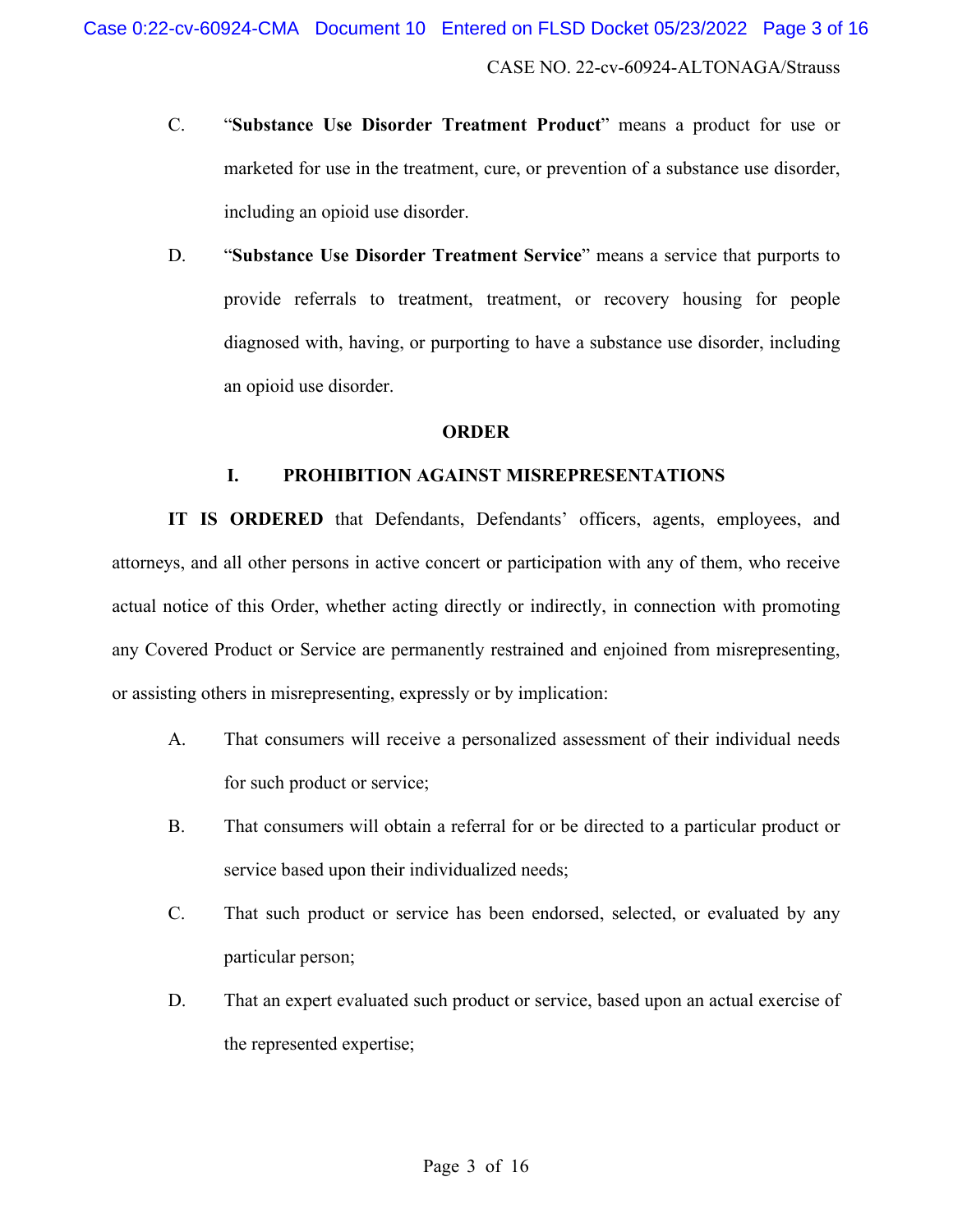- E. The nature of any criteria used to evaluate such product or service, including that any criteria are meaningful, rigorous, or objective; and
- F. Any other fact material to consumers concerning such product or service, such as: aspect of its performance, efficacy, nature, or central characteristics. the total costs; any material restrictions, limitations, or conditions; or any material

#### **II. II. MONETARY JUDGMENT FOR CIVIL PENALTY**

# **IT IS FURTHER ORDERED** that:

- A. Judgment in the amount of \$3,800,000 is entered in favor of the Commission against Individual Defendant and Corporate Defendant, jointly and severally, as a civil penalty.
- B. The Judgment is suspended subject to the Subsections below.
- C. The Commission's agreement to the suspension of the judgment is expressly premised upon the truthfulness, accuracy, and completeness of Defendants' sworn financial statements and related documents (collectively, "financial representations") submitted to the Commission, namely:
	- 1. The Financial Statement of Individual Defendant Steven Doumar signed on June 10, 2020, including the attachments;
	- 2. The Financial Statement of Corporate Defendant R360 LLC signed by Steven Doumar, President, on June 10, 2020, including the attachments;
	- Defendants' counsel to Commission counsel on: April 21, 2020 (email personal and corporate bank account statements, and corporate balance 3. The additional documentation and information submitted by email from from Jacqlyn Rovine to Christine DeLorme and Karen Mandel attaching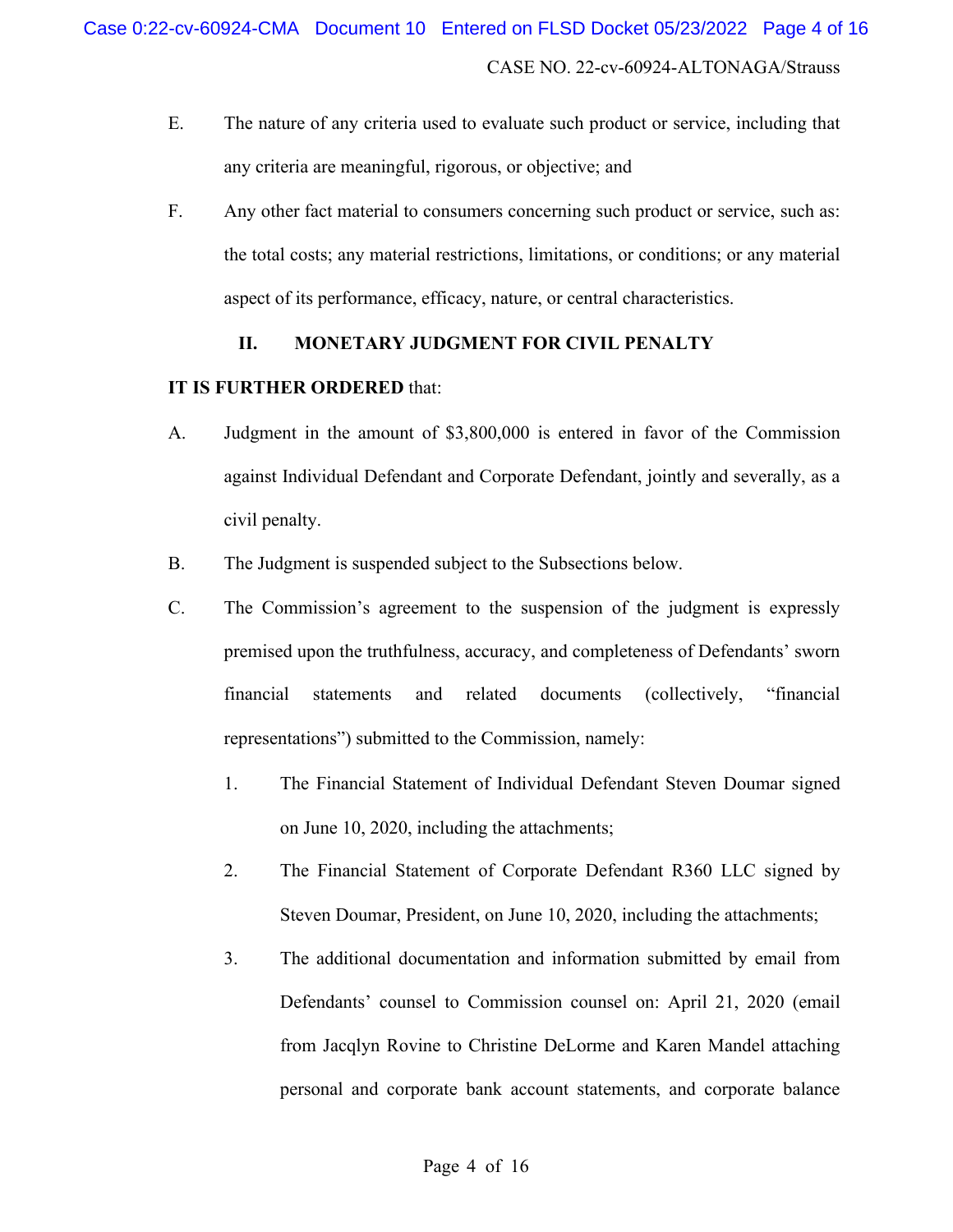account statements, and financial statements for other corporate entities; sheets and profit and loss statements); May 6, 2020 (email from Jacqlyn Rovine to Christine DeLorme and Karen Mandel attaching promissory notes and individual and corporate tax returns); May 28, 2020 (two emails from Jacqlyn Rovine to Christine DeLorme and Karen Mandel: the first attaching individual and corporate financial statements, personal bank and the second attaching promissory notes and documents relating to a civil court proceeding); June 10, 2020 (two emails from Jacqlyn Rovine to Christine DeLorme and Karen Mandel: the first attaching a contractor agreement, individual and corporate financial statements, a billing statement, promissory notes and related information, and personal bank account statements; and the second attaching individual and corporate financial statements); June 11, 2020 (email from Jacqlyn Rovine to Christine DeLorme and Karen Mandel attaching personal bank account statements); and September 2, 2020 (email from Randal M. Shaheen to Christine DeLorme and Karen Mandel).

- by the Commission, the Court finds that Defendant failed to disclose any material D. The suspension of the Judgment will be lifted as to any Defendant if, upon motion asset, materially misstated the value of any asset, or made any other material misstatement or omission in the financial representations identified above.
- E. If the suspension of the Judgment is lifted, the Judgment becomes immediately due as to that Defendant in the amount specified in Subsection A above (which the parties stipulate only for purposes of this Section represents the amount of the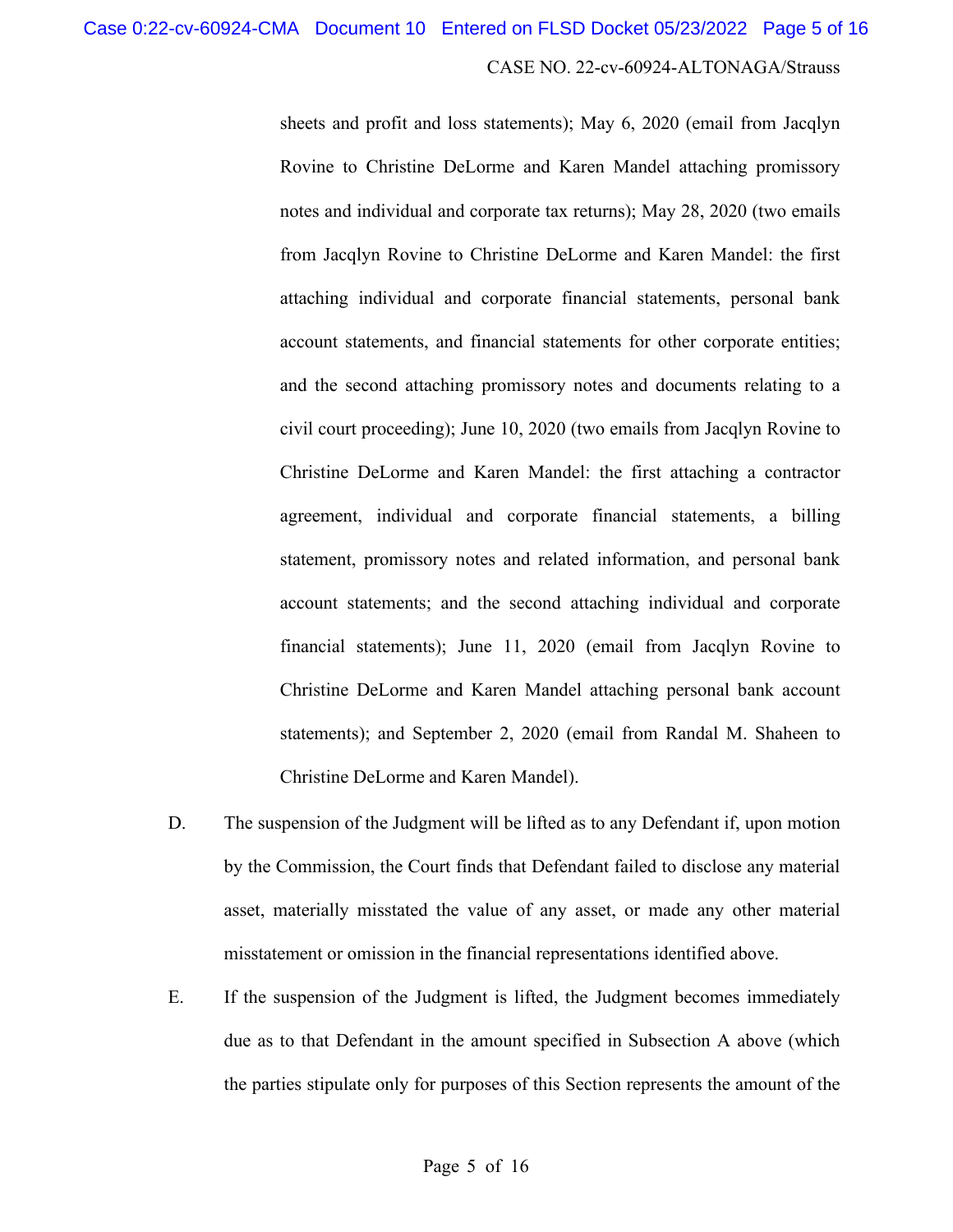previously made pursuant to this Section, plus interest computed from the date of civil penalty for the violations alleged in the Complaint), less any payment entry of this Order.

#### **III. III. ADDITIONAL MONETARY PROVISIONS**

# **IT IS FURTHER ORDERED** that:

- A. Defendants relinquish dominion and all legal and equitable right, title, and interest in all assets transferred pursuant to this Order and may not seek the return of any assets.
- B. The facts alleged in the Complaint will be taken as true, without further proof, in any subsequent civil litigation by or on behalf of the Commission, including in a proceeding to enforce its rights to any payment or monetary judgment pursuant to this Order.
- C. Defendants agree that the Judgment represents a civil penalty owed to the government of the United States and is not compensation for actual pecuniary loss and, therefore, as to the Individual Defendant, it is not subject to discharge under the Bankruptcy Code pursuant to 11 U.S.C.  $\S$  523(a)(7).
- Security Numbers or Employer Identification Numbers), which Defendants must D. Defendants acknowledge that their Taxpayer Identification Numbers (Social submit to the Commission, may be used for collecting and reporting on any delinquent amount arising out of this Order, in accordance with 31 U.S.C. §7701.

#### **IV. COOPERATION**

**IT IS FURTHER ORDERED** that Individual Defendant and Corporate Defendant must fully cooperate with representatives of the Commission in this case and in any investigation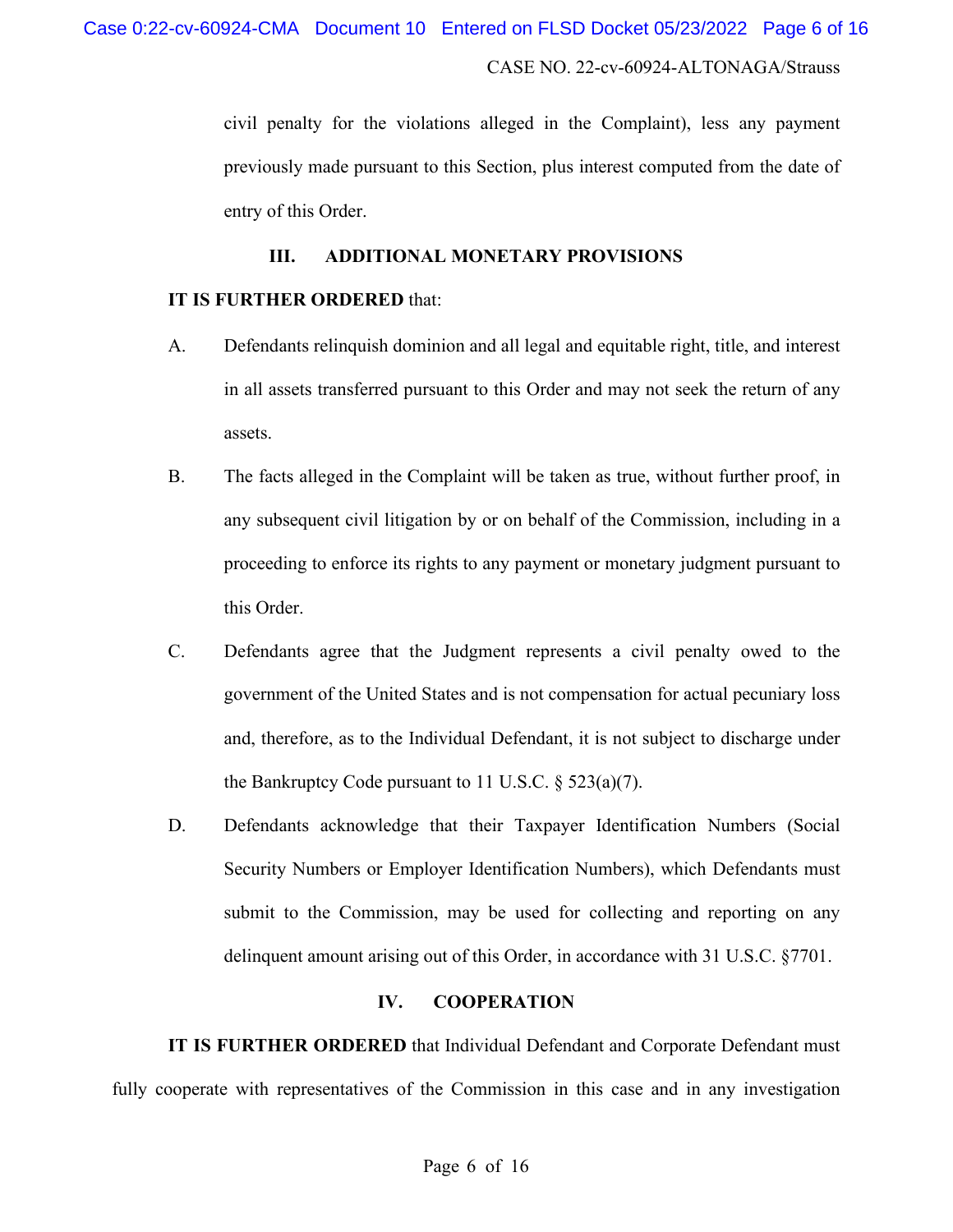related to or associated with the transactions or the occurrences that are the subject of the Complaint. Such Defendants must provide truthful and complete information, evidence, and testimony. Individual Defendant must appear, and Corporate Defendant must cause its officers, employees, representatives, or agents to appear for interviews, discovery, hearings, trials, and any other proceedings that a Commission representative may reasonably request upon 5 days' written notice, or other reasonable notice, at such places and times as a Commission representative may designate, without the service of a subpoena.

#### **V**. **V. ORDER ACKNOWLEDGMENTS**

**IT IS FURTHER ORDERED** that Defendants obtain acknowledgments of receipt of this Order:

- A. Each Defendant, within 7 days of entry of this Order, must submit to the Commission an acknowledgment of receipt of this Order sworn under penalty of perjury.
- B. For 10 years after entry of this Order, Individual Defendant for any business that deliver a copy of this Order to: (1) all principals, officers, directors, and LLC conduct related to the subject matter of the Order and all agents and representatives who participate in conduct related to the subject matter of the Order; and (3) any business entity resulting from any change in structure as set forth in the Section titled Compliance Reporting. Delivery must occur within 7 such Defendant, individually or collectively with any other Defendant, is the majority owner or controls directly or indirectly, and Corporate Defendant, must managers and members; (2) all employees having managerial responsibilities for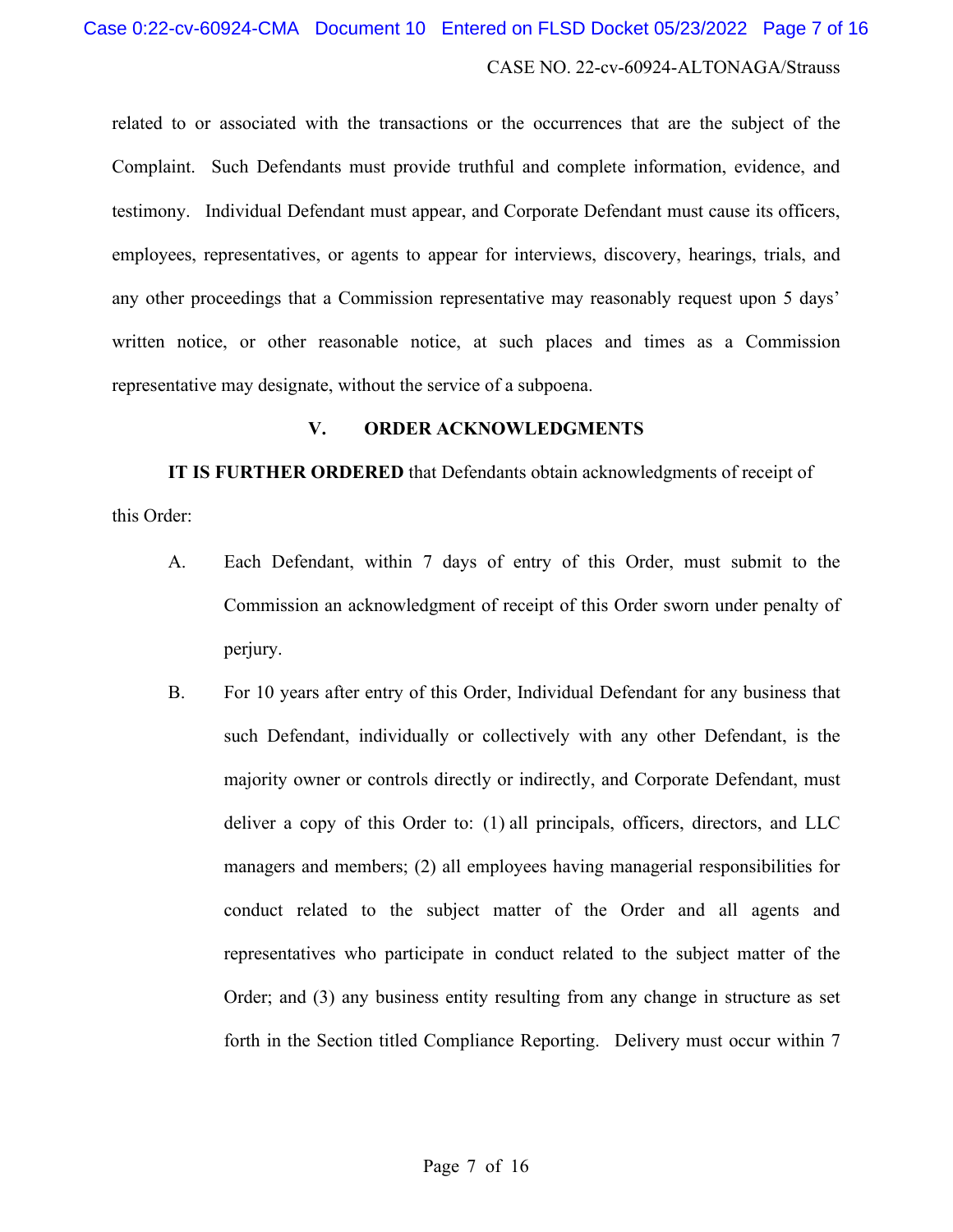days of entry of this Order for current personnel. For all others, delivery must occur before they assume their responsibilities.

C. From each individual or entity to which a Defendant delivered a copy of this Order, that Defendant must obtain, within 30 days, a signed and dated acknowledgment of receipt of this Order.

#### **VI. COMPLIANCE REPORTING**

**IT IS FURTHER ORDERED** that Defendants make timely submissions to the Commission:

- A. Ninety days after entry of this Order, each Defendant must submit a compliance report, sworn under penalty of perjury:
	- addresses; (c) describe the activities of each business, including the goods the involvement of any other Defendant (which Individual Defendant must describe if he knows or should know due to his own involvement); (d) describe in detail whether and how that Defendant is in compliance with 1. Each Defendant must: (a) identify the primary physical, postal, and email address and telephone number, as designated points of contact, which representatives of the Commission may use to communicate with Defendant; (b) identify all of that Defendant's businesses by all of their names, telephone numbers, and physical, postal, email, and Internet and services offered, the means of advertising, marketing, and sales, and each Section of this Order; and (e) provide a copy of each acknowledgement obtained pursuant to the Section of this Order titled Order Acknowledgments, unless previously submitted to the Commission.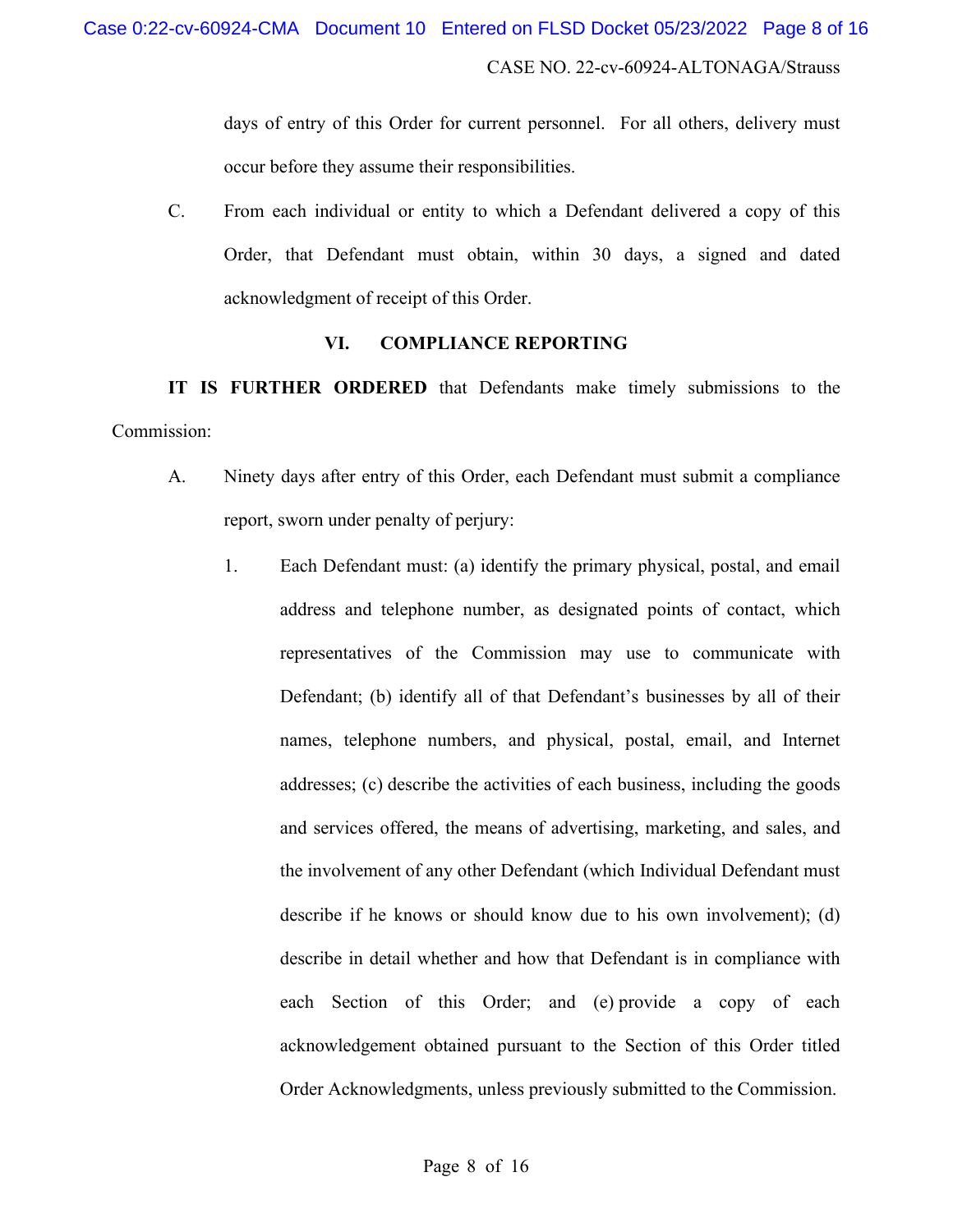- 2. Additionally, Individual Defendant must: (a) identify all telephone numbers and all physical, postal, email and Internet addresses, including all residences; (b) identify all business activities, including any business for which Individual Defendant performs services whether as an employee or otherwise and any entity in which Individual Defendant has any ownership interest; and (c) describe in detail Individual Defendant's involvement in each such business, including title, role, responsibilities, participation, authority, control, and any ownership.
- B. For 10 years after entry of this Order, each Defendant must submit a compliance notice, sworn under penalty of perjury, within 14 days of any change in the following:
	- following:<br>1. Each Defendant must report any change in: (a) any designated point of contact; or (b) the structure of any Corporate Defendant or any entity that Defendant has any ownership interest in or controls directly or indirectly that may affect compliance obligations arising under this Order, including: creation, merger, sale, or dissolution of the entity or any subsidiary, parent, or affiliate that engages in any acts or practices subject to this Order.
	- 2. Additionally, Individual Defendant must report any change in: (a) name, including aliases or fictitious name, or residence address; or (b) title or role in any business activity, including any business for which Individual Defendant performs services whether as an employee or otherwise and any entity in which Individual Defendant has any ownership interest, and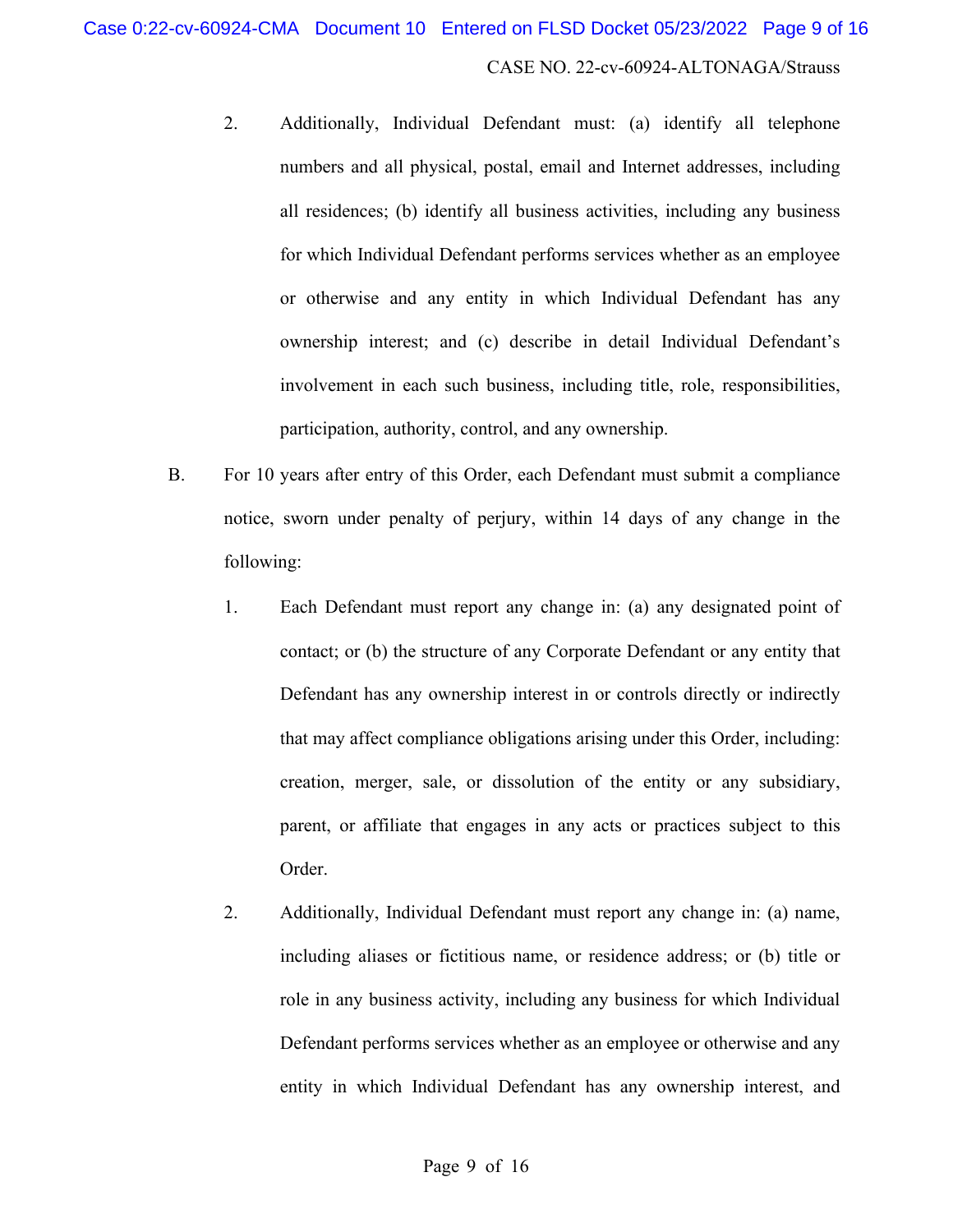identify the name, physical address, and any Internet address of the business or entity.

- C. Each Defendant must submit to the Commission notice of the filing of any bankruptcy petition, insolvency proceeding, or similar proceeding by or against such Defendant within 14 days of its filing.
- United States of America that the foregoing is true and correct. Executed on: D. Any submission to the Commission required by this Order to be sworn under penalty of perjury must be true and accurate and comply with 28 U.S.C. § 1746, such as by concluding: "I declare under penalty of perjury under the laws of the " and supplying the date, signatory's full name, title (if applicable), and signature.
- submissions to the Commission pursuant to this Order must be emailed to DEbrief@ftc.gov or sent by overnight courier (not the U.S. Postal Service) to: [DEbrief@ftc.gov](mailto:DEbrief@ftc.gov) or sent by overnight courier (not the U.S. Postal Service) to: Associate Director for Enforcement, Bureau of Consumer Protection, Federal Trade Commission, 600 Pennsylvania Avenue NW, Washington, DC 20580. Trade Commission, 600 Pennsylvania Avenue NW, Washington, DC 20580.<br>The subject line must begin: *FTC v. R360 LLC*, No. \_\_\_\_\_\_\_. E. Unless otherwise directed by a Commission representative in writing, all

#### **VII. RECORDKEEPING**

**IT IS FURTHER ORDERED** that Defendants must create certain records for 10 years after entry of the Order and retain each such records for 5 years. Specifically, Corporate Defendant and Individual Defendant, for any business that such Defendant, individually or collectively with any other Defendants, is a majority owner or controls directly or indirectly, must create and retain the following records: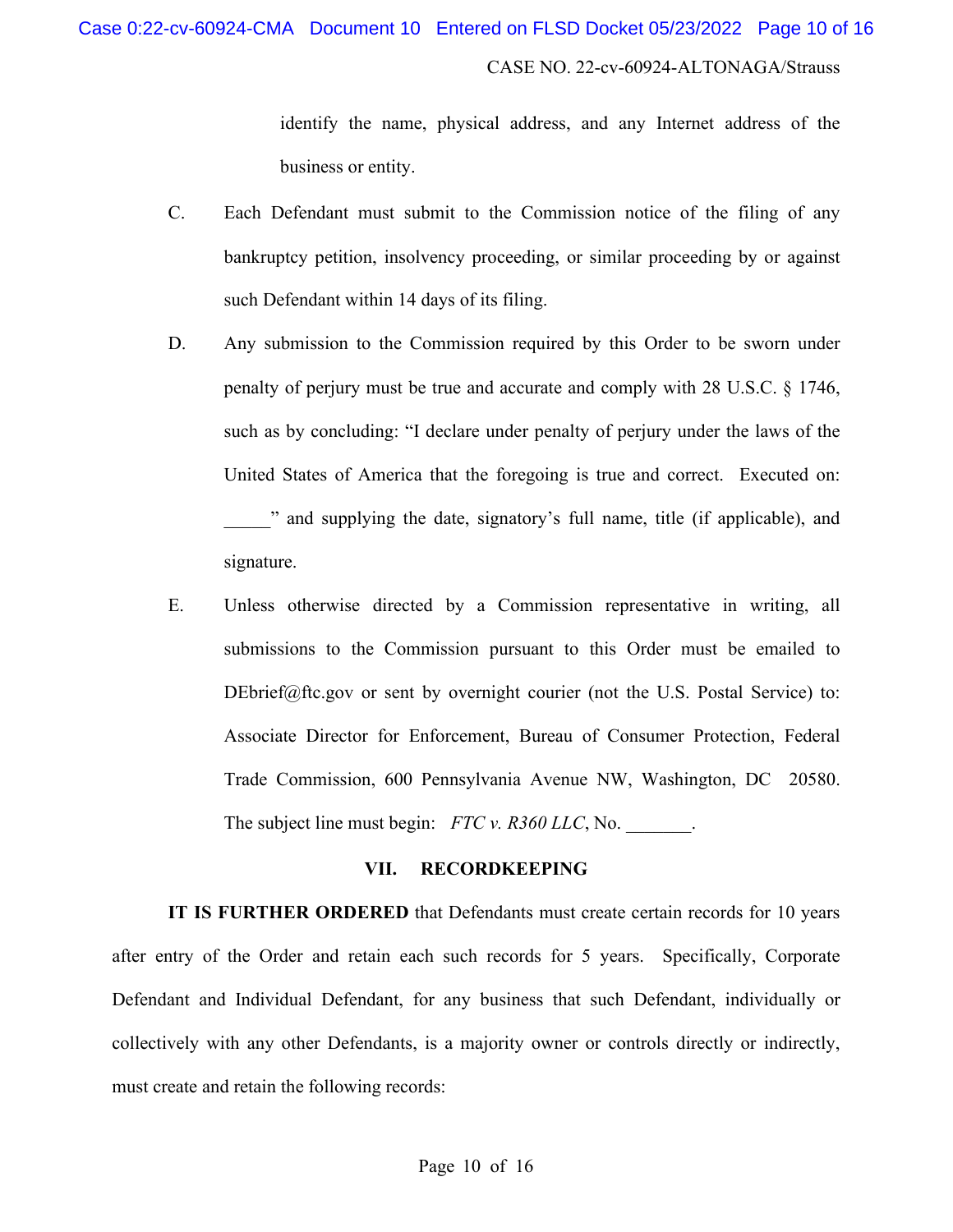- A. Accounting records showing the revenues from all goods or services sold;
- B. Personnel records showing, for each person providing services, whether as an employee or otherwise, that person's: name; addresses; telephone numbers; job title or position; dates of service; and (if applicable) the reason for termination;
- C. Records of all consumer complaints and refund requests, whether received directly or indirectly, such as through a third party, and any response;
- D. All records necessary to demonstrate full compliance with each provision of this Order, including all submissions to the Commission; and
- E. A copy of each unique advertisement or other marketing material.

## **VIII. COMPLIANCE MONITORING**

**IT IS FURTHER ORDERED** that, for the purpose of monitoring Defendants' compliance with this Order, including the financial representations upon which the Judgment was suspended:

- A. Within 14 days of receipt of a written request from a representative of the Commission, each Defendant must: submit additional compliance reports or other requested information, which must be sworn under penalty of perjury; appear for depositions; and produce documents for inspection and copying. The Commission is also authorized to obtain discovery, without further leave of court, using any of the procedures prescribed by Federal Rules of Civil Procedure 29, 30 (including telephonic depositions), 31, 33, 34, 36, 45, and 69.
- B. For matters concerning this Order, the Commission is authorized to communicate directly with each Defendant. Defendants must permit representatives of the Commission to interview any employee or other person affiliated with any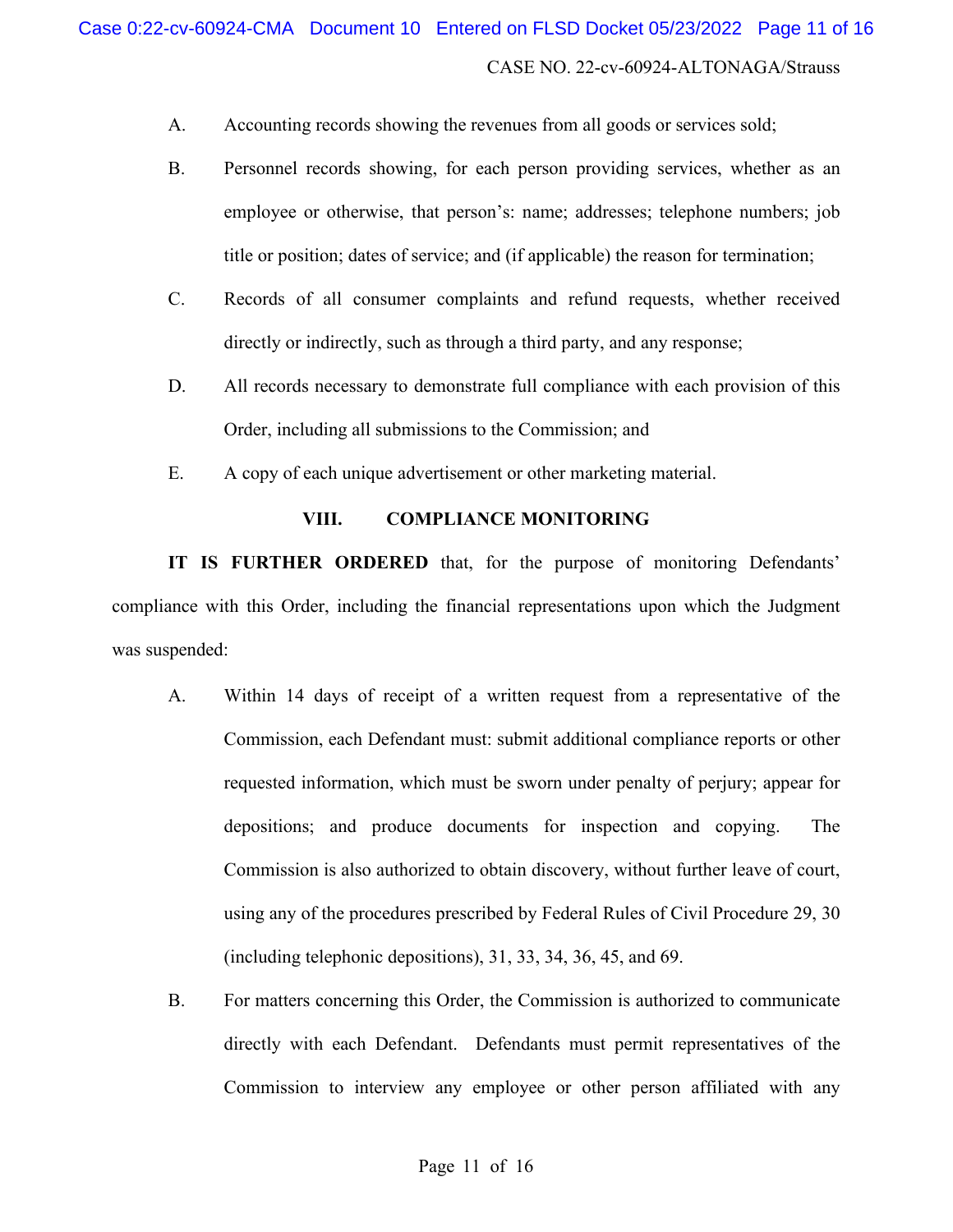Defendant who has agreed to such an interview. The person interviewed may have counsel present.

- necessity of identification or prior notice. Nothing in this Order limits the the FTC Act, 15 U.S.C. §§ 49, 57b-1. C. The Commission may use all other lawful means, including posing, through its representatives, as consumers, suppliers, or other individuals or entities, to Defendants or any individual or entity affiliated with Defendants, without the Commission's lawful use of compulsory process, pursuant to Sections 9 and 20 of
- D. Upon written request from a representative of the Commission, any consumer reporting agency must furnish consumer reports concerning Individual Defendant, pursuant to Section 604(1) of the Fair Credit Reporting Act, 15 U.S.C.  $$1681b(a)(1)$ .

# **IX. RETENTION OF JURISDICTION**

 purposes of construction, modification, and enforcement of this Order. The Clerk shall mark the **IT IS FURTHER ORDERED** that this Court retains jurisdiction of this matter for case CLOSED.

**DONE AND ORDERED** in Miami, Florida, this 23rd day of May, 2022.

1.x In. Pechnaea

**CECILIA M. ALTONAGA CHIEF UNITED STATES DISTRICT JUDGE** 

cc: Counsel of record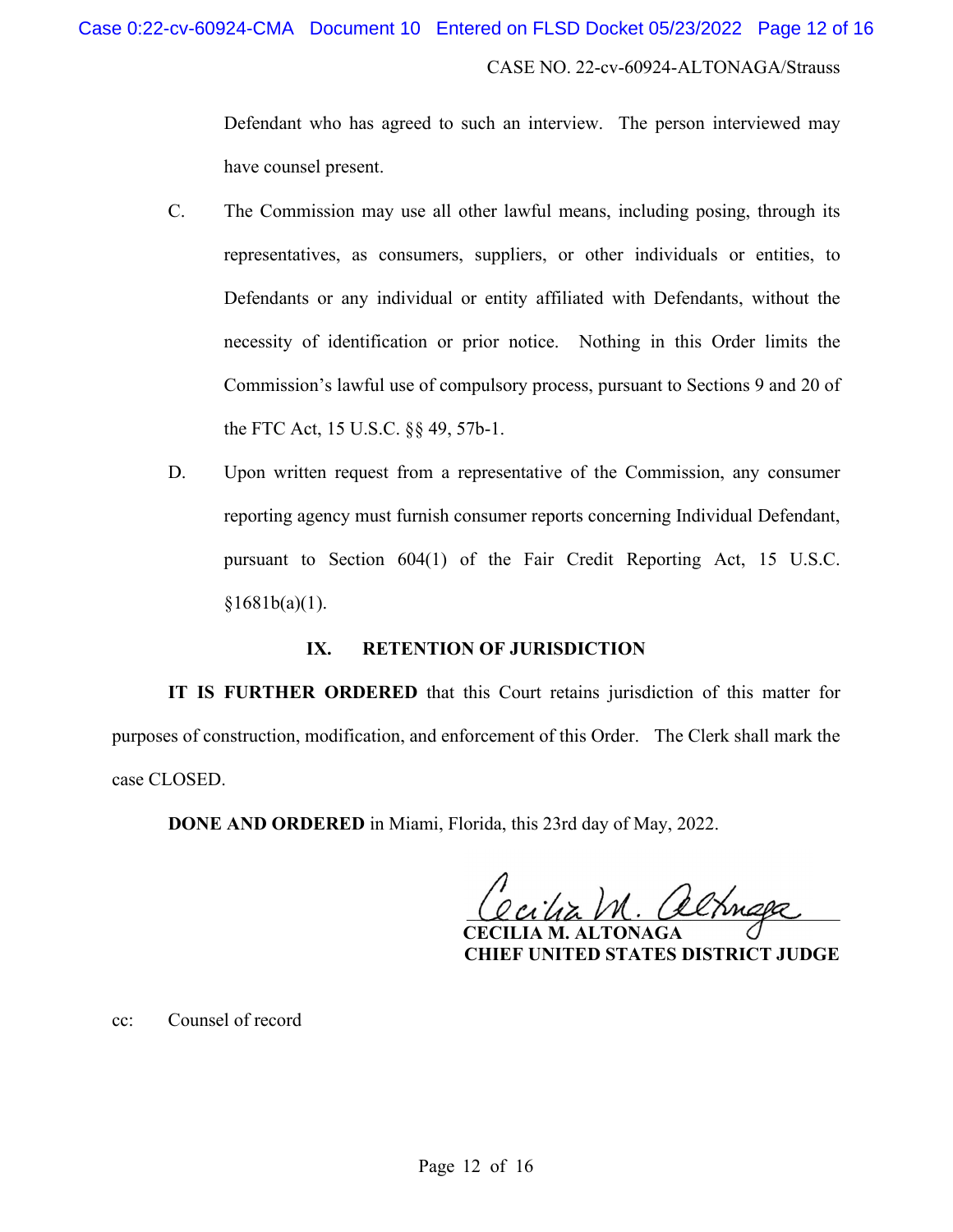CASE NO. 22-cv-60924-ALTONAGA/Strauss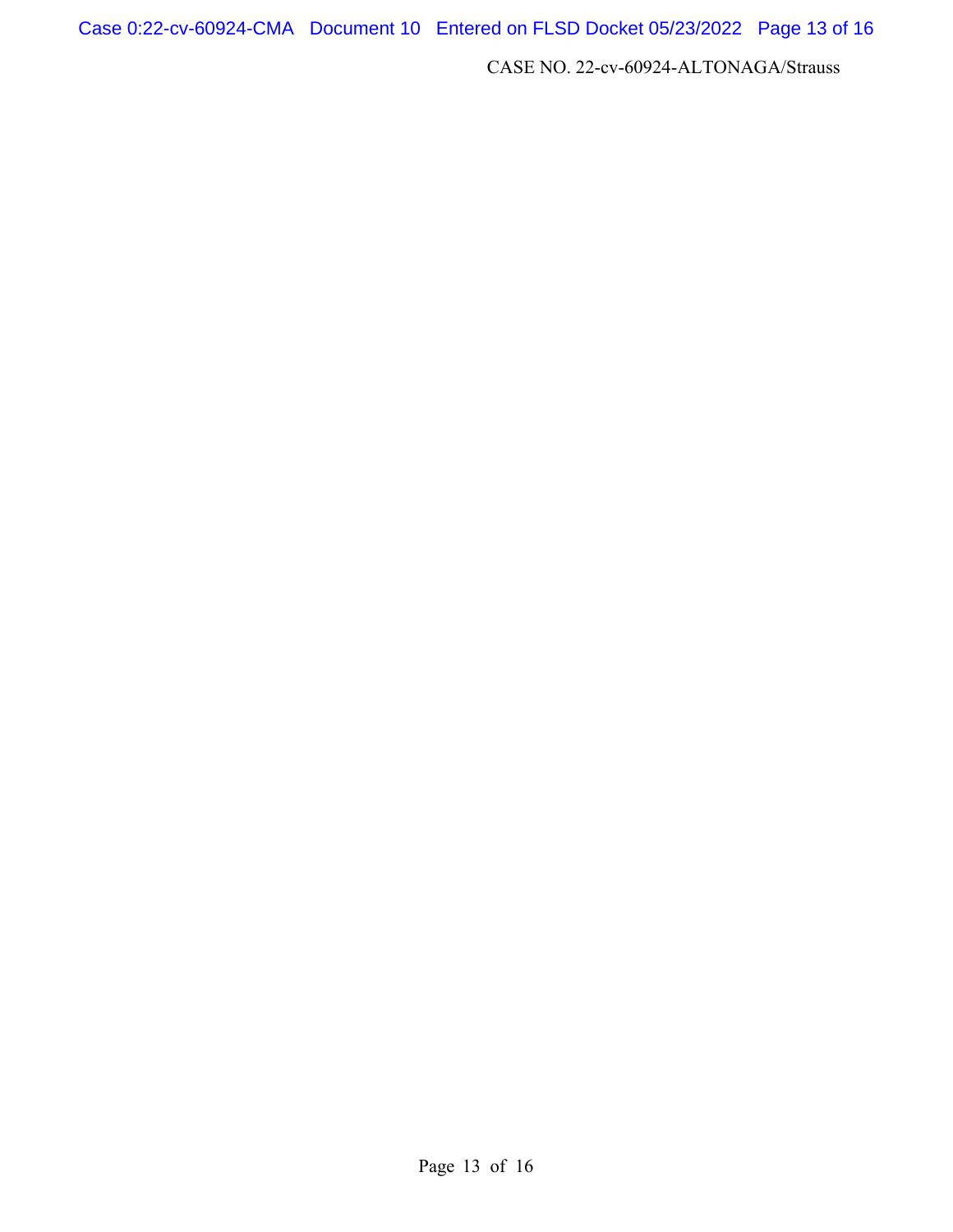CASE NO. 22-cv-60924-ALTONAGA/Strauss

**[This page intentionally left blank]**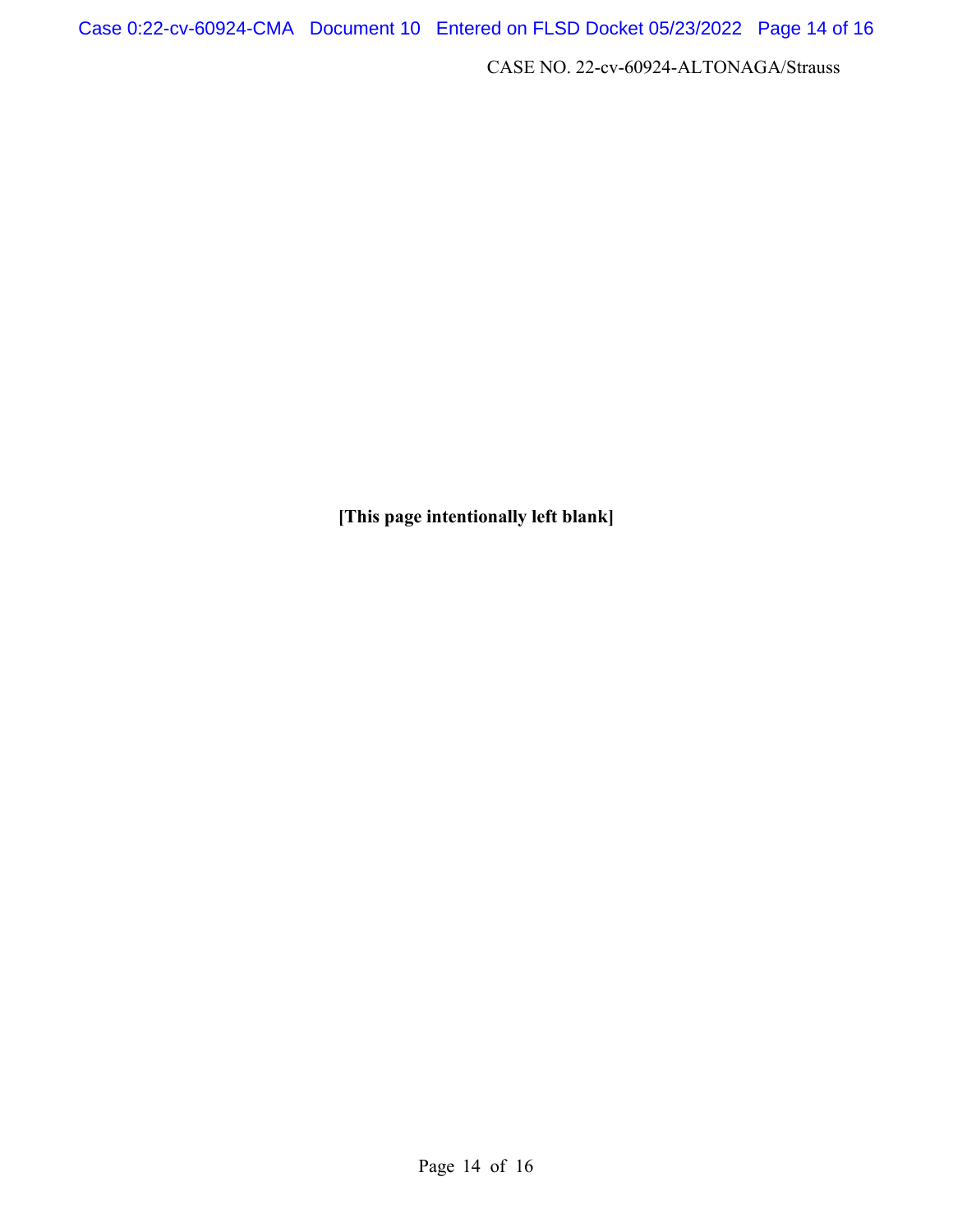Case 0:22-cv-60924-CMA Document 10 Entered on FLSD Docket 05/23/2022 Page 15 of 16

CASE NO. 22-cv-60924-ALTONAGA/Strauss

## **SO STIPULATED AND AGREED:**

# **FEDERAL TRADE COMMISSION:**

Date:

CHRISTINE L. DELORME \_\_\_\_\_\_\_\_\_\_\_\_\_\_\_\_\_\_\_\_\_\_\_\_\_\_\_\_\_\_\_\_ Date: CHRISTINE L. DELORME (Special Bar ID A5502888) (Special Bar ID A5501752) KAREN MANDEL Attorneys, Division of Advertising Practices Federal Trade Commission 600 Pennsylvania Ave. NW Washington, DC 20580 Tel: 202-326-2095, -2491 Fax: 202-326-3259 [cdelorme@ftc.gov](mailto:cdelorme@ftc.gov)  [kmandel@ftc.gov](mailto:kmandel@ftc.gov)